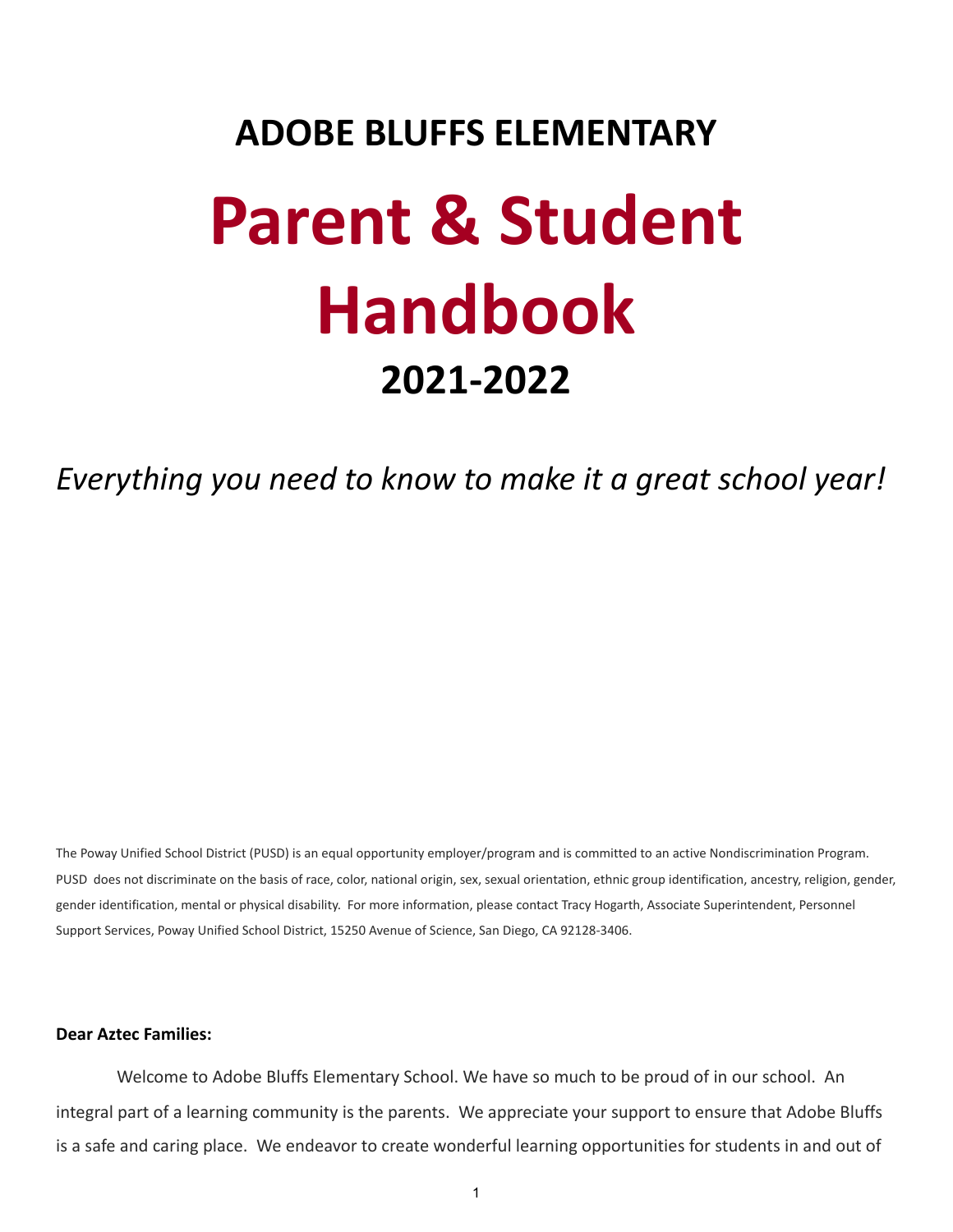the classroom. Our dedicated staff, supportive parent volunteers, PTA and Foundation all work together to make this happen.

Please read and follow the rules in this handbook as we teach respect and responsibility for our actions. We look forward to another wonderful year and our partnership in promoting a safe environment that instills respect and caring.

**Hee-Jin Peterson – Principal** (858) 538-8403 ext. 3205 hpeterson@powayusd.com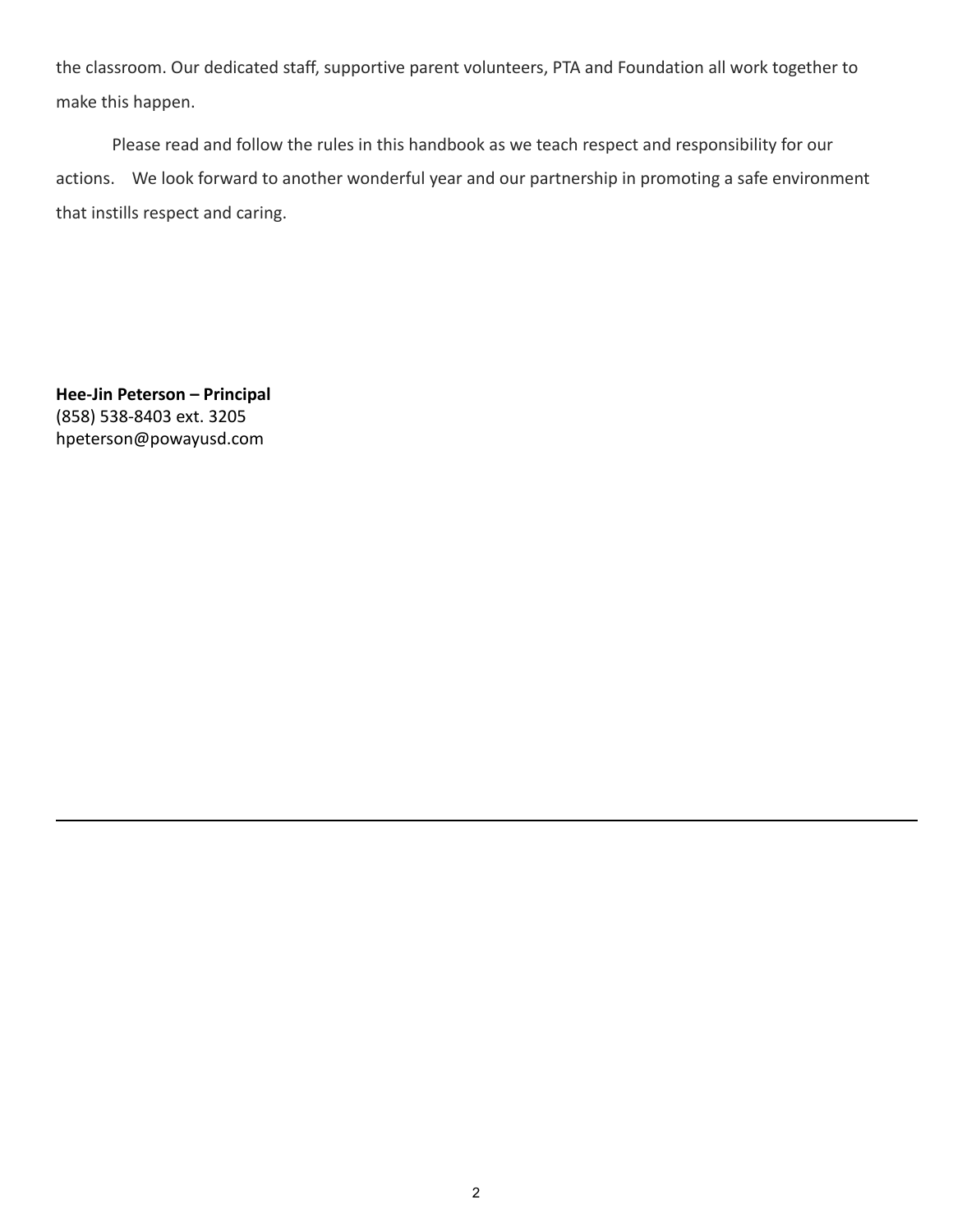#### **School Office Hours**

Office hours are from 7:15 am to 3:00 pm on Monday, Tuesday, Wednesday, Friday and from 7:15 am to 1:00 pm on Thursday, excluding holidays.

Currently this school year, there are no visitors allowed on campus.

#### **School Hours**

| <b>Mon-Tue-Wed-Fri</b> |                            |
|------------------------|----------------------------|
| <b>School Hours</b>    |                            |
| K-5th                  | 7:40 a.m. $-$ 2:05 p.m.    |
| тк                     | 7:40 a.m. - 12:00 p.m.     |
| <b>Morning Recess</b>  | $10:00$ a.m. $-10:15$ a.m. |
| Lunch Grades TK-1      | $11:05$ a.m. $-11:45$ a.m. |
| Lunch Grade 2-3        | 11:25 a.m. - 12:05 p.m.    |
| Lunch Grades 4-5       | 11:45 a.m. $-$ 12:25 p.m.  |
|                        |                            |
| Thursday               |                            |

| <b>School Hours</b>   |                             |
|-----------------------|-----------------------------|
| K-5th                 | 7:40 a.m. $-$ 12:25 p.m.    |
| тк                    | 7:40 a.m. - 12:00 p.m.      |
| <b>Morning Recess</b> | $10:00$ a.m. $-10:15$ a.m.  |
| Lunch Grades TK-1     | $11:05$ a.m. $-11:35$ a.m.  |
| Lunch Grades 2-3      | 11:25 a.m. $-$ 11:55 p.m.   |
| Lunch Grades 4-5      | $11:45$ a.m. - $12:15$ p.m. |

| Early Release Days (12:00 p.m.) |                            |
|---------------------------------|----------------------------|
| School Hours                    | 7:40 a.m. $-$ 12:00 p.m.   |
| <b>Morning Recess</b>           | $9:45$ a.m. $-10:00$ a.m.  |
| Lunch Grades K-2                | $10:40$ a.m. $-11:10$ a.m. |
| Lunch Grades 3-5                | $11:00$ a.m. $-11:30$ a.m. |

# **The Six Pillars of Good Character**

Trustworthiness, Respect, Fairness, Caring, Citizenship, Responsibility

# **General School Rules**

#### **Academic Honesty**

In support of the District's Academic Honesty Policy 3.40, students are expected to demonstrate acts of honesty at all times. Teachers and staff members will support and enforce all District rules of academic honesty and provide a learning environment that does not allow or tolerate dishonesty. Any student who violates the rules of the Academic Honesty Policy will be subject to disciplinary action.

#### **Dress Code**

At Adobe Bluffs we believe that the responsibility for the dress and grooming of a student rests primarily with the student and his or her parents or guardians and that appropriate dress and grooming contribute to a productive learning environment. Therefore, we expect students to give proper attention to personal cleanliness and to wear clothes that are suitable for the school activities in which they participate.

Student attire and grooming must be appropriate for the student to participate in learning without posing a risk to the health or safety of any student or school personnel.

a) Clothing must *thoroughly* and *reliably* cover a student's ABCs (Abdomen, Buttocks, and Chest). For instance, this precludes visible undergarments, sheer or backless tops without an undershirt, clothing that must be tied to stay in place, and excessively short, low-waisted, or low-cut garments.

b) Clothing must not disparage or marginalize any group or culture.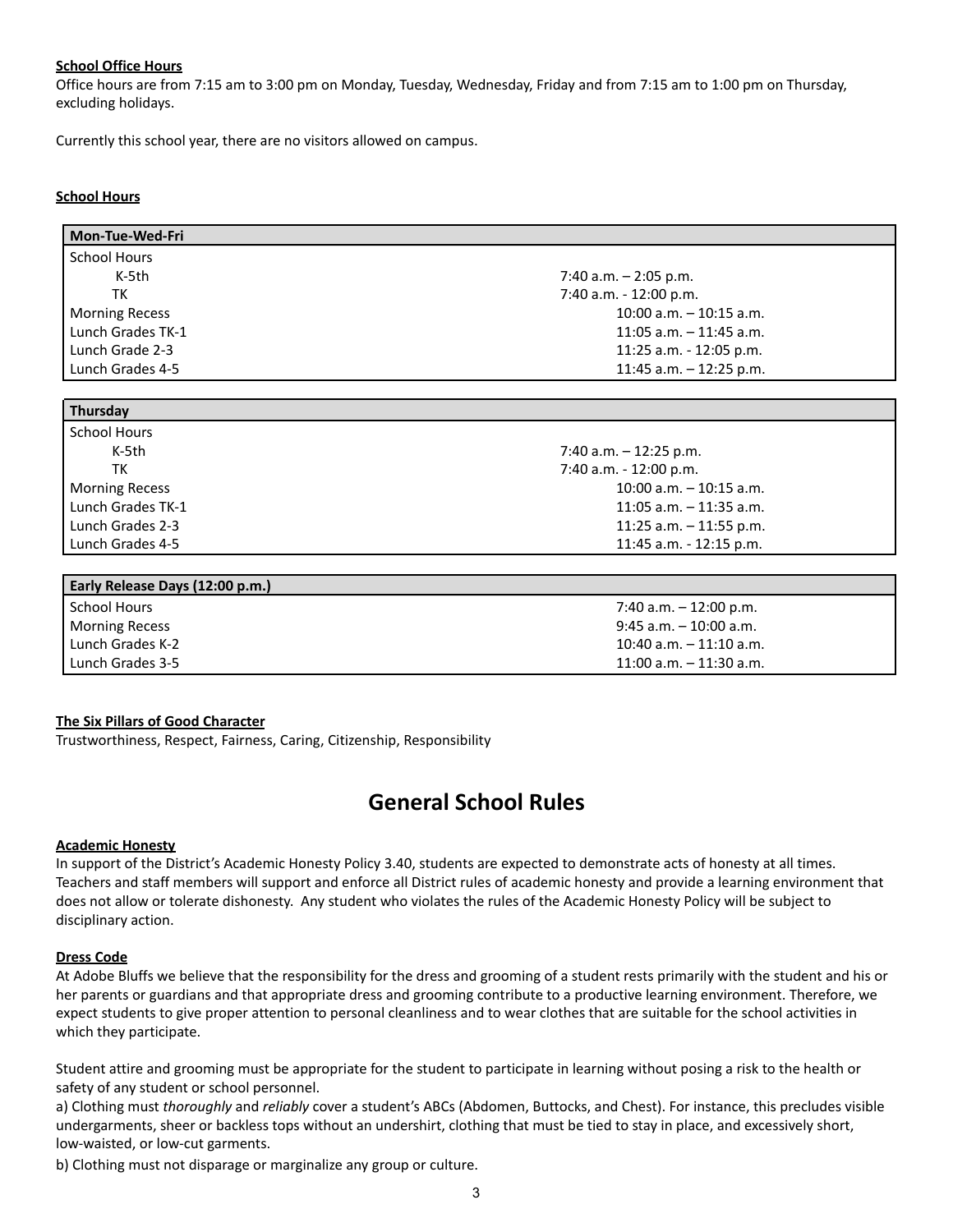- c) Clothing must not display words or logos depicting tobacco, alcohol, drugs, profanity, obscenity, weapons, or violence.
- d) In order to fully and safely participate in an active classroom and playground program, students must wear closed toed shoes.
- e) Students may not wear accessories that could create a safety hazard.
- f) Students are discouraged from wearing makeup at school.

In order to maintain a thriving learning community where mutual respect and high personal standards are established, students will follow the dress code and personnel will enforce it in a consistent and gender-neutral manner. While there is no intention to shame a student for a dress code violation, students who violate the dress code will be subject to appropriate disciplinary action. If a student arrives at school dressed inappropriately, the student will be directed to change clothes at the discretion of a teacher or other ABES administrator, so that educational time is not interrupted when possible. The school will loan the student an appropriate top and/or bottom, or the parent will be called to bring the student appropriate clothing.

#### **Harassment**

We believe that every student has the right to attend school and learn. Without being called names, and without being threatened, harassed, or bullied for any reason. Harassment is unwanted and unwelcome behavior from another person that interferes with an individual's life and well-being. When this behavior is sexual in nature, it is "sexual harassment". When the behavior is motivated by a prejudice against another person's race, ethnicity, sexual orientation, religion or gender, it is discrimination and could be described as "hate behavior" in some cases.

This type of intimidation and harassment will not be tolerated in our school. If you feel that you have been the target of harassment, threats, or bullying, it is important that you tell someone you trust like a parent, teacher, principal, or another adult. They may offer some excellent advice on how to deal with the situation or they may need to intervene on your behalf. Additional information is available from your principal including a complete copy of the District policies on this subject.

#### **To and From School**

Student safety and behavior to and from school as well as on campus is subject to the same rules and consequences. Please review the following with your child/children:

- **●** Students must walk on sidewalks or designated pathways only. Do not cut across lawns or landscape.
- Cross only at designated crossing. There is a School Safety Patrol which assists students in crossing Adobe Bluffs Drive at the corner of Via Michelangelo Street. Students are encouraged to cross at this intersection to ensure the greatest protection while crossing this busy street.
- The School Gates open at 7:25 AM. No students are allowed access to the campus before that time.
- At NO time shall students play in the area in front of the school. This includes the flagpole area, parking lot, and front lawn.
- Students should not be allowed to run or walk unaccompanied in the parking lot.
- Student drop off and pick up is allowed in the traffic circle ONLY.

#### **School Arrival & Dismissal Times**

School gates will open at 7:25 am. Students may enter campus at that time. In order to ensure student safety, we ask that parents do not send children to school until supervision begins. The first bell, signifying that it is time to line up at the beginning of each day is at 7:40. Students are expected to be in class when the bell rings at 7:45.

Dismissal will be at 2:05 every day except Thursday, with Thursday dismissal at 12:25. The early release on Thursdays has been designed to provide staff development and planning time for teachers, as well as enrichment opportunities for students. For safety reasons, if your child is not picked up by 2:20 (or 12:35 on Thursdays) or enrolled in ESS, they will be brought to the office where an adult will need to sign them out. Be prepared to show I.D.

# **General School Policies**

#### **Attendance**

When your child is absent, please be sure to telephone the attendance hot line 858-484-8087 **everyday** your student is absent. Please notify the office if your student will be absent – not just the classroom teacher. Please include your child's name, reason for absence, classroom and your relationship to the student. Please notify us in case of a lengthy absence, contagious illness, or serious injury. Students absent due to contagious diseases may be required to have a note from their physician or the public health department before returning to school.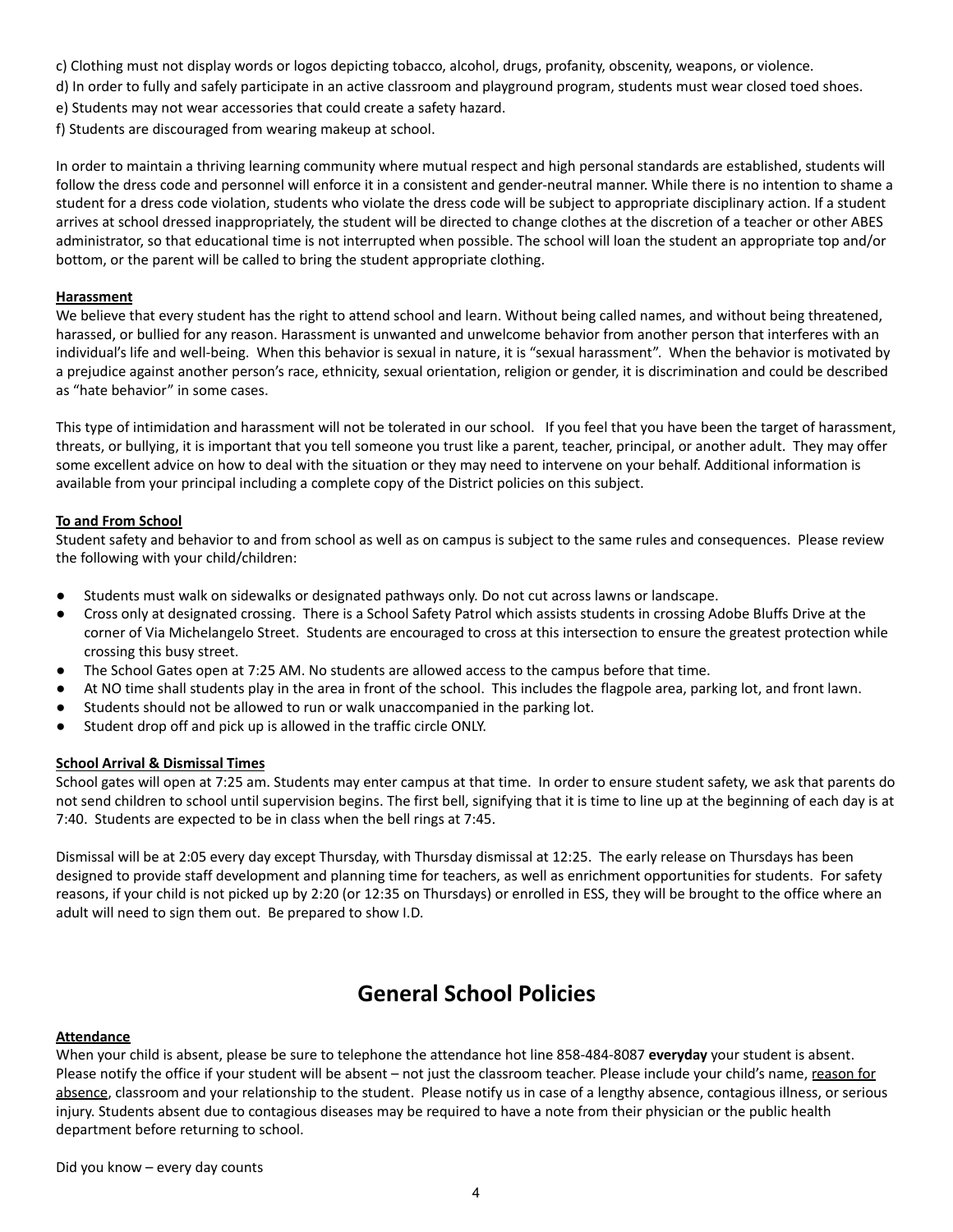- A student must work twice as hard the next day to catch up on missed information and homework. The U.S. Department of Education maintains that for every missed day of school, it takes a student two days to catch up.
- A teacher loses class time by having to teach one student something that was taught the day before. This impacts other students as well, and valuable learning time is lost.
- Since 1998 California schools are funded on actual student attendance each day, not on enrollment. The district does not receive funding for excused absences.
- The Poway Unified school calendar contains fall, winter and spring breaks. Please consider these vacation weeks for family vacations.

# **Late Arrivals**

The main gate will close promptly at 7:45 a.m. Students who arrive after 7:45.m. must report to the office before going to class to receive a late slip. Students can walk themselves to the classroom. If an adult wants to walk their student to class, they must sign in and leave promptly after the student gets to the classroom. Student medical appointments are considered excused tardies. Please provide a note from the doctor stating the time of the appointment. All other tardies are unexcused. Additional tardies will result in an intervention by the principal. Promptness is extremely important. The first several minutes of class are very important. When a child walks in four or five minutes late, it is not only disruptive to the class, but is uncomfortable for the child

#### **Leaving school early**

A student who needs to leave school during the day for an appointment must be checked out in the office by the parent or legal guardian. Please notify the teacher the day of the early check out and allow ample time for the staff to locate your child. If another adult will be checking out your student, please notify the office in advance. No student will be released without advanced notification. You may be asked to provide identification. If they return during the same day, they must also check back in with the office. To maximize instructional time, please try to schedule appointments before and after school.

#### **Off Campus Independent Study (OCIS)**

If your student will be out of school at least five or more consecutive school days, please obtain an Independent Study Contract from the office. Work will be assigned by the classroom teacher for your student to complete and turn in upon his/her return to school. Two weeks advance notice for all Independent Study Contracts is required in order that teachers may have time to thoroughly prepare assignments. All signatures are required before the contract is sent home with the homework.

# **Traffic and Parking Lot Rules**

#### **Parking Lot**

Slow Down. Slow Down. Slow Down !!!! For the safety of our children please **drive slowly** in the parking lot. Do not talk or use your cell phone while driving through the lot. Parking is limited and the parking lot can get congested. Busses and pedestrians have the right of way. The curb in front of the school is not a drop off zone. The curb is ONLY for busses. We encourage you to use the traffic circle or park in the streets surrounding the school. The flow of traffic should be single file, do not pass cars or busses in the lot.

# **Traffic Circle**

# **Please pay close attention**

#### **Morning Drop Off**

- Be ready to unload quickly. Have backpacks in hand. Parents, please stay in your vehicle. Do not leave vehicles unattended in the traffic circle at any time.
- Look and listen to the volunteers for guidance. Roll down your windows if needed.
- Do not pass vehicles unless instructed to do so. Stay in a single file and stay to the right. The left side of the lane is for vehicles passing through to the parking lot.
- Pull forward as far as possible all the way forward.
- Do not drive fast. Please watch for pedestrians.

#### **Afternoon Pick up**

- Please remain in your car when waiting for your student in the afternoon.
- **DO NOT LEAVE YOUR CAR.**
- Once your child is loaded, leave promptly to keep the flow of traffic moving.
- When the car ahead of you pulls forward, please pull forward.
- Keep a single file traffic lane.

Please pay close attention to those assisting in the traffic flow.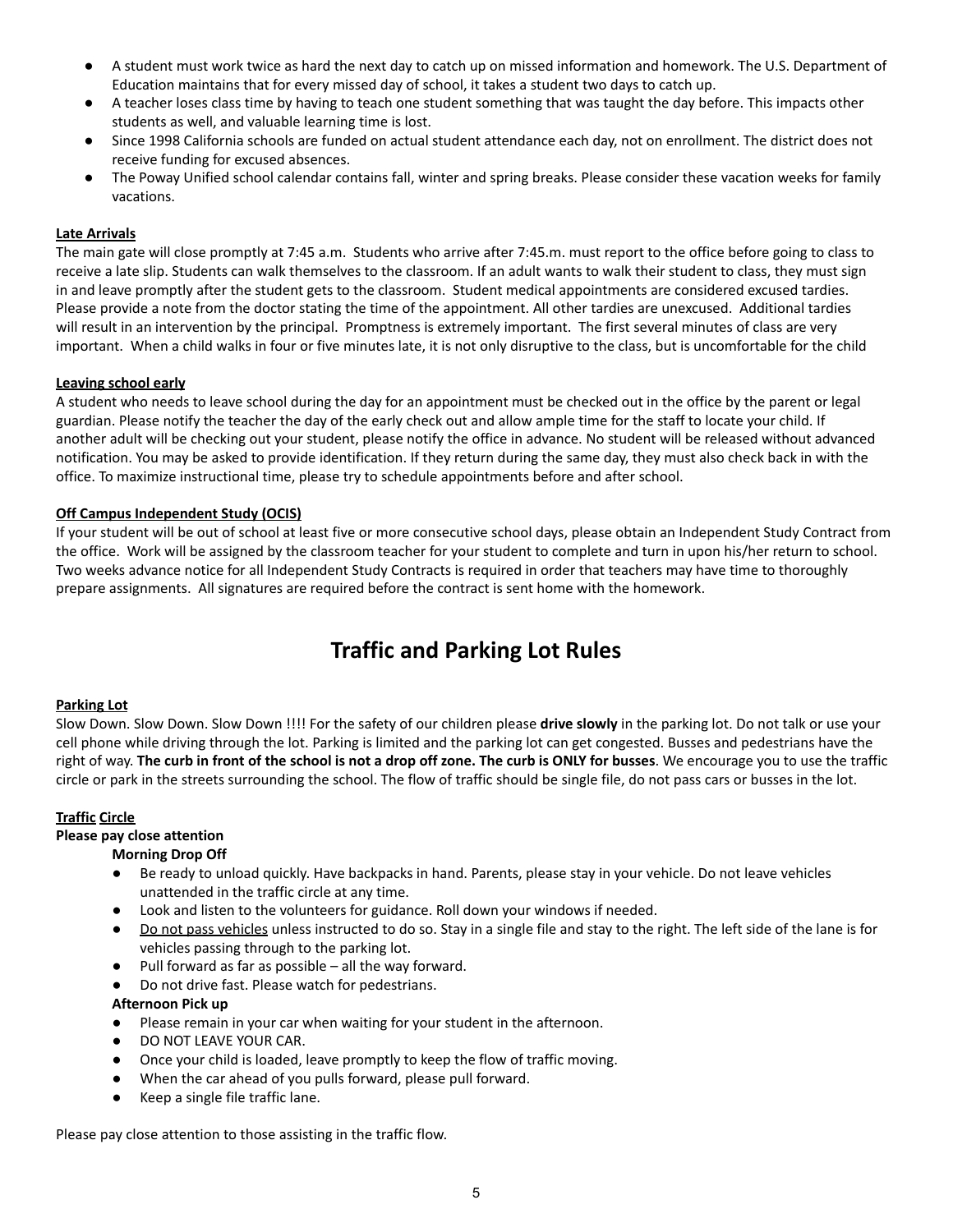#### **Bicycles**

Students in grades 3-5 may ride their bicycles to school. Each bike rider must have a bicycle permit signed by their parents on file in the office. These are to be renewed yearly. Students are reminded that all traffic laws relating to automobiles also pertain to bicycle riders. In addition, by law, all students must wear helmets when riding their bikes. Helmets can be stored in the classroom during the day. Bicycles should not be ridden on the sidewalks, playground, or in hallways. They should be walked into the bicycle area. "Walked" means both of the student's feet are touching the pavement. A bike rack is provided for storing the bike during the day. Students should bring their own locks to secure their bicycles. The school is not responsible for damage or loss of bicycles. Skateboards and roller blades, scooters and wheelie-shoes are not allowed. Bicycles are never to be ridden on the sidewalk or on the playground

#### **Cell Phones**

During school hours, 7:40-2:05, cell phones must be kept in the student's backpack. Cell phones cannot be used at recess or lunch. Cell phones can not be used to record on campus. If a student's cell phone rings during class times or if a student uses their phone during the school day, parents will be required to pick cell phones up from the office. Adobe Bluffs assumes no liability for the loss, damage, misuse including by another person of personally owned cell phones brought to school.

#### **Smart Watches**

Any student wearing a Smart Watch during the day must use it as a regular watch from 7:40 am -2:05 pm. The same rules apply to Smart Watches as Cell Phones. Any student using the watch during the day as an internet device or recording device, will have it confiscated and parents will be called to pick it up in the front office. Adobe Bluffs assumes no liability for the loss, damage, misuse including by another person of personally owned cell phones brought to school

#### **Mobile Devices**

#### (smartphones, iPads, tablets, iPods, laptops, netbooks, eReaders etc.)

Teachers at Adobe Bluffs might, throughout the year, have a "Bring Your Own Device "(BYOD) day. This allows students to bring their own mobile devices to school for use in the classroom to enhance the instructional learning process. Students will only use appropriate technology at teachers' discretion and appropriate educational applications on their device. Students are NOT permitted to share personal mobile devices at any time. Students will only use the devices during instruction and may not bring devices to lunch and recess. Similar to other personally owned items, Adobe Bluffs is not liable for the loss, damage, misuse, or theft of personally owned devices brought to school.

#### **Disaster Preparedness**

In case of an emergency incident, the staff will stay at school until the emergency is over and all children are safe. The staff has been given in-service procedures to follow. We feel the safest place for children in an emergency during the school day is on the school campus itself, under the supervision of trained personnel. We will NOT send students home in an emergency unless dismissal can be conducted with complete safety and the parent, guardian, or designee of the parent, has reported to the school office. A record will be kept of the time the child was taken and by whom. The students will be practicing duck, cover, and hold exercises, fire evacuation drills and lockdown drills throughout the year. Parents who are on campus at the time of any safety drill are expected to follow all procedures.

#### **Health Office**

Adobe Bluffs has a Health Technician to take care of first aid and emergencies. In case of student illness at school, the Health Technician will notify parents.

#### **Medication**

If your child requires medication at school, an "Authorization for Medication Administration" form must be completed by the physician prescribing the medication and the parent/guardian. The forms can be obtained in the school Health Office or on the PUSD website. The PUSD website has complete information regarding medications at school including "over the counter" medication requirements. All medications must be in the original packaging with the pharmacy label attached. Upon the discretion of the physician and parent, a student may be allowed to "self-carry" medication. If this is requested, a form is available for the physician and parent to complete.

Please notify the Health Technician of any changes to your child's health. If your child has sustained an injury off campus, please notify the Health Technician and teacher so adequate support can be offered.

#### **Lost and Found**

Coats, book bags, lunch boxes, etc. should be marked clearly with the student's name to permit easy identification. The lost and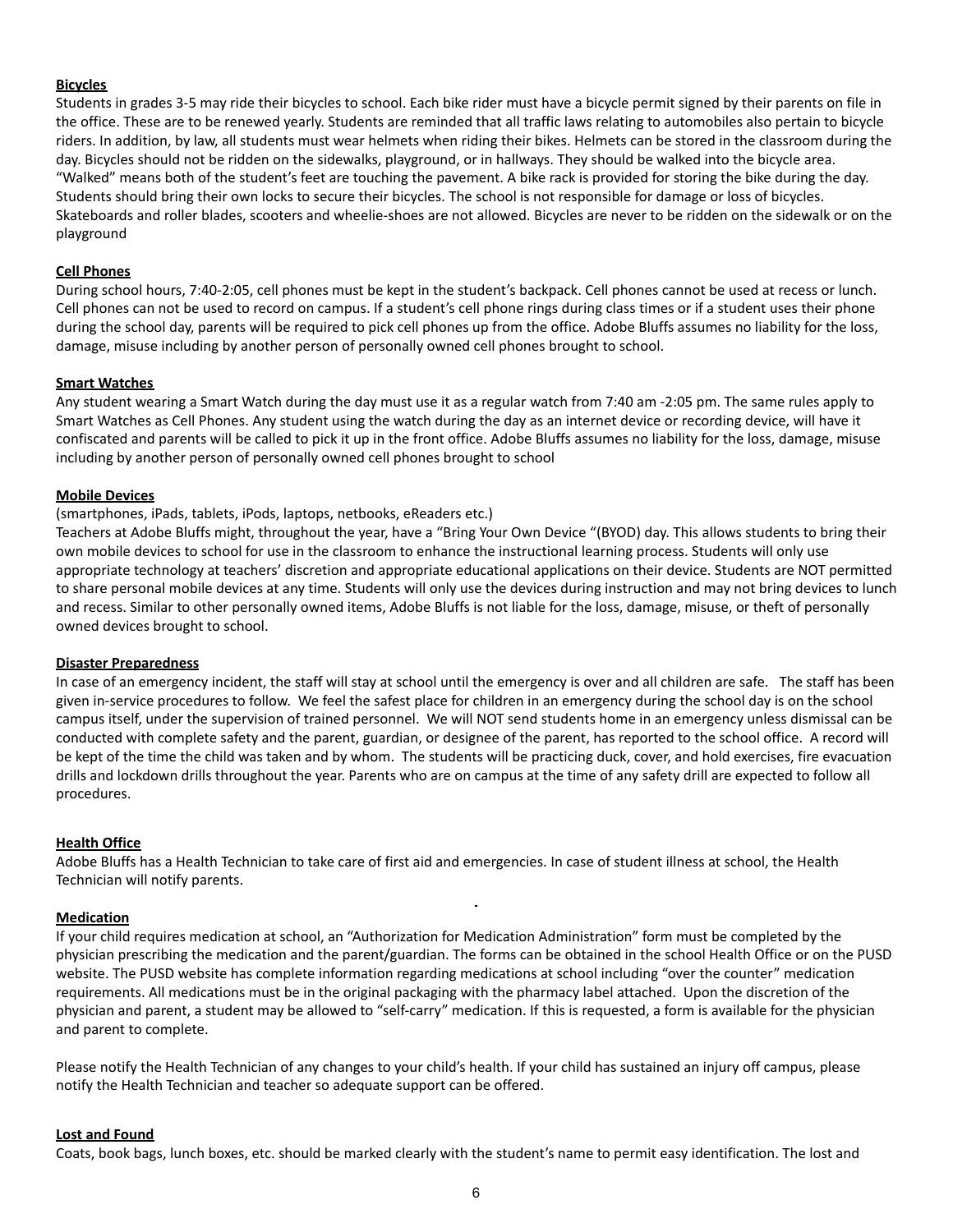found is located just inside the main gate of the school in cardboard bins. Keys, glasses, cell phones and other valuables can be found in the office. Items that are not claimed by winter break, spring break and the end of the school year will be donated to a local charity organization.

# **School Lunches**

School lunch and breakfast are free this year. Students may either bring a lunch to school or pick up a hot lunch in the cafeteria.

- Sharing of lunches is not allowed.
- Lunches should have the student's name and room number on the sack or lunch box. Please put your child's name on "Lunchables".

Menus are available on the district websites. It is highly recommended that lunches are paid for in advance. Prepayment envelopes are available in the school office. Checks should be made out to "PUSD Food and Nutrition". You may also purchase lunches online at www.powayusd.com/nutrition.

# **Lunchtime Procedures**

- You must walk at all times in the lunch area and in the hallway.
- Once you sit down, you must stay seated until you are dismissed by an adult. You may not retrieve forgotten items.
- If you need help or have a question, please raise your hand.
- You are responsible for cleaning up any trash or food item in the area where you are sitting.
- You must use an inside voice. No yelling or shouting.
- When your table is dismissed, quietly and respectfully pick up your trash, walk to throw it away, then walk to the blacktop.
- You may not take food out of the lunch area.

# **GENERAL SCHOOL RULES & GUIDELINES**

The Positive Behavior Interventions & Supports (PBIS) plan is designed to help create a climate of cooperation, academic excellence, responsibility, respect and safety at Adobe Bluffs Elementary School. When implementing this plan, it's important to follow five guiding principles. These will help create an optimal learning environment for the students:

- 1. Clear expectations for student behavior.
- 2. Clear and consistent strategies for teaching appropriate behavior.
- 3. Clear and consistent strategies for encouraging appropriate behavior.
- 4. Clear and consistent consequences that discourage inappropriate behavior.
- 5. Clear plan and strategies for communicating the Positive Behavior Intervention Plan to students and parents.

Our goal is to stop undesirable student behavior by teaching new behaviors, changing the environment, and rewarding appropriate behaviors. It is a preventative and positive approach to help student behavior.

# **School-wide Behavior Expectations**

# **Be Respectful:**

- Be kind to self and others.
- Show concern, compassion and consideration.
- Remember those magic words "Please, thank you, excuse me, I'm sorry, yes, no, and you're welcome"
- Take pride in our school.

# **Be Responsible**:

- Accept consequences for your actions, whether positive or negative.
- Come to school prepared, ready to learn and participate.
- Ask for help when needed. We are here to help YOU.

#### **Be Safe:**

- Always keep hands, feet, and other objects to yourself.
- Practice self-control.
- Wash your hands regularly.

# **Prohibited Activities**

The following games and activities are not allowed at school:

- Tackle football
	- Piggyback
- Playing with sharp or pointed objects
- Using profanity or unkind remarks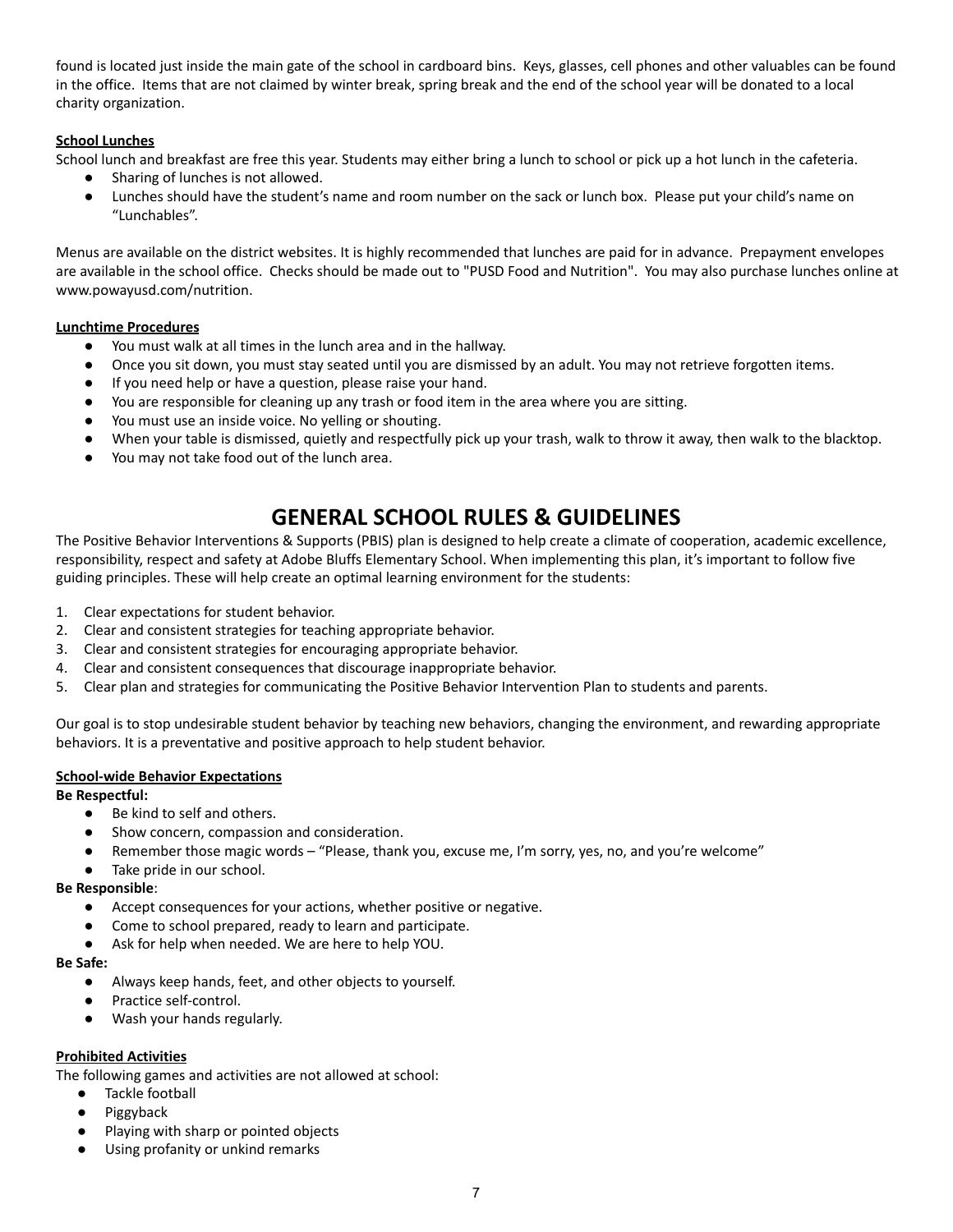- Throwing rocks, stones, sand or other dangerous objects
- Defacing school property
- Bouncing or throwing balls against the building
- Chewing gum
- Playing "fence" on the block walls or climbing
- Kicking balls in the handball courts

# **General Playground Rules**

- Playground equipment is to be used in the manner for which it was designed.
- Softball bats are to be used only by upper grade students and under the direct supervision of a teacher, noon duty supervisor, or other adult. A catcher's mask must be worn by anyone catching behind the plate; those waiting to bat must remain behind the backstop.
- The following PE equipment may be brought from home but must be marked with the student's name and room number: balls, jump ropes, soft frisbees. The school is not responsible for damage or loss of equipment brought from home.
- No obviously dangerous items or replicas (knives of any kind, guns, etc) should be brought to school.
- There will be no closed/locked games.
- Lunch boxes and backpacks should be placed next to the building or fence closest to the classroom line-up location.
- Students are not to leave school grounds during the day without permission.
- No child should return to the building/classroom during lunch/recess or walk through corridors, except with passes.
- Stay in clear vision of duty personnel.
- Students should not climb on baseball backstops, banks, fences, or trees.
- During recess, all students should freeze where they are when the bell rings and they hear three short whistles. They report to their classroom lines when directed by one long whistle.
- Running is allowed on blacktop and grass only.
- Balls are allowed on grass or blacktop only.
- No food is allowed on the playground or hallways. Eat in the lunch area only.

Upper Grade Play Area

- Rock Climbing Wall No sitting on top, no jumping, and only one child at a time.
- Pull Up Chairs No sitting on top bars, one child per seat, 20 turns and switch.
- Rope Ladder No climbing on top, sitting or jumping. Keep your head out of the holes.
- Teeter Totters Stay off of the top, remain seated, feet on the ground, beware of your partners seat and 20 turns.
- Swings 100 turns, then switch, no jumping, swing from front to back only, sit up at all times and hold on with two hands.
- Monkey Bars No chicken fights, no sitting on top and no crawling through.
- Pop-Ups One child at a time and keep moving.
- Pull Up Bars 2 hands must stay on bar at all times.
- Triangular Pull Up Bar No sitting, pull ups only.

Primary Grade Play Area

- Balance Beam No pushing anyone off and one direction only.
- Gray Oval Tunnels One direction only.
- Slides Slide down only, no jumping off and no pushing others.
- Bridge Stay off the top.
- Pop-Ups Stay off the top, 20 bounces and switch.
- Swings 100 turns, then switch, no jumping, swing from front to back only, sit up at all times and hold on with two hands.
- Pull-Up Bars 2 hands must stay on bar at all time.

# **Parent Visitation**

This year, parent visitation is not approved unless there is a approval from the Principal. The parent/guardian will be accompanied by the Principal and the visitation time will not exceed a predetermined amount of time.

# **Extended Student Services**

Our ESS (day care) program is available before school beginning at 6:30 am, and again after school until 6:00 pm. For additional information, please call 538-2672, and ask for the ESS Supervisor.

# **Communication with Teachers & Classroom Information**

Communication between parents and staff members is highly encouraged at Adobe Bluffs Elementary School. Always talk with the school staff that is closest to the situation. TALK TO YOUR TEACHER FIRST! Many problems are due to miscommunication or misinformation, and can easily be cleared up by talking or writing a note to the teacher.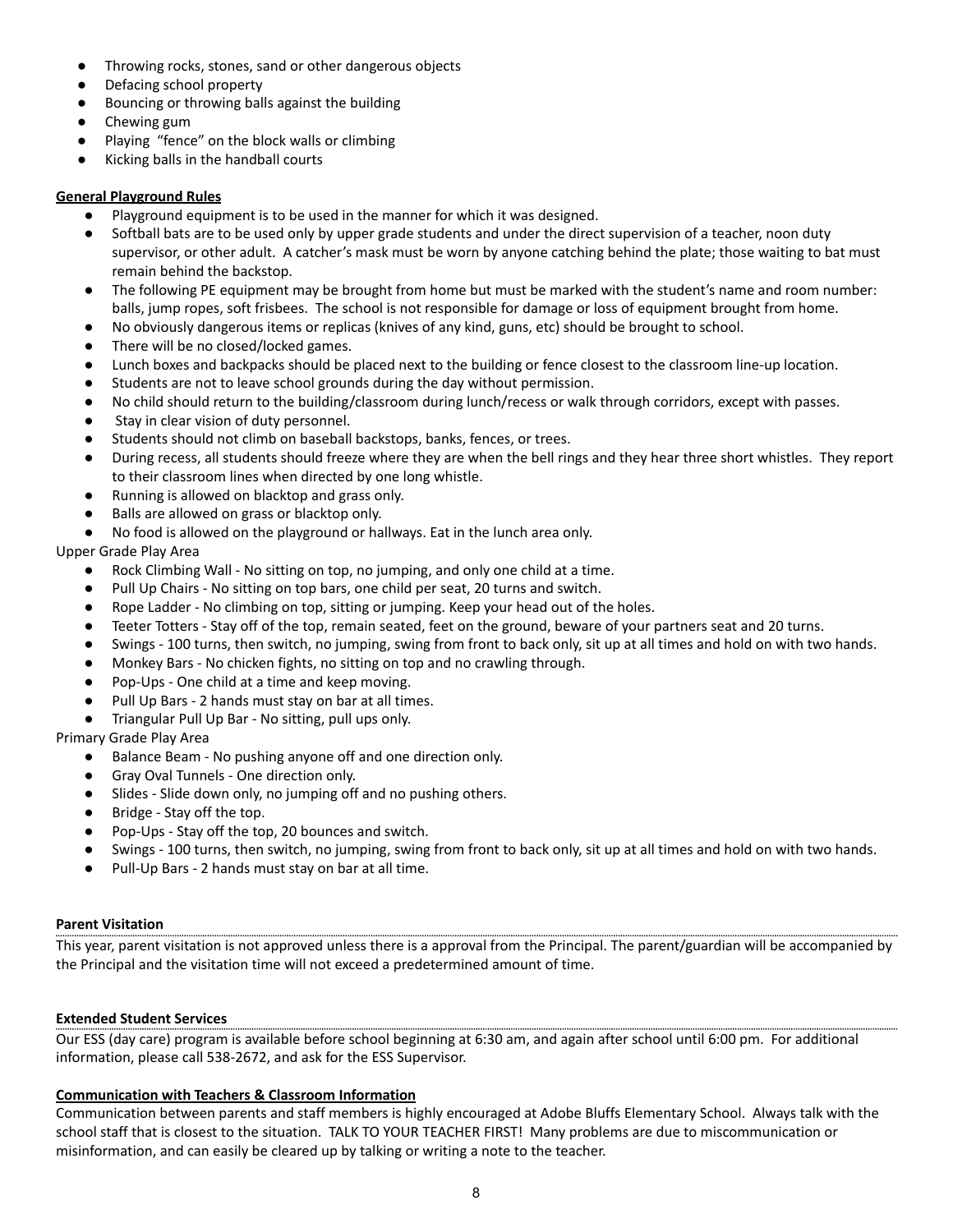If you wish to contact your teacher, send a note, email or leave a message for the teacher to return your call. Please remember that while classes are in session, the teachers are required to attend to their instructional/supervisory duties and are not free to converse with parents. Teachers are frequently expected to attend after-school meetings or are busy with classroom preparation in the mornings, and are not always available if you unexpectedly "drop-in". An appointment always ensures a satisfactory meeting time for all concerned.

# **Homework Policy**

Teachers at Adobe Bluffs Elementary School assign homework in accordance with the Poway Unified School District Homework Policy as outlined by Board Policy 3.24. We acknowledge that homework is defined as the time students spend outside the classroom in assigned learning activities. The purpose of homework is to:

- Practice, reinforce or apply acquired skills and knowledge.
- Develop regular study skills.
- Foster the ability to complete assignments independently.

Adobe Bluffs also believes that homework is the responsibility of students, and that parents can best support their children by monitoring the completion of assignments, encouraging their efforts and providing an appropriate place to study at home.

If your child is ill, please give the teacher at least 24 hours to provide make up homework. Please do not expect the teacher to provide home work that day. The teacher is busy instructing class, and cannot stop to prepare homework.

# **How parents can help us support our culture of care and respect:**

- We ask that parents support our school's values of respect and caring in all their interactions with other parents, faculty, staff, and students.
- Familiarize yourself with the school protocol for dealing with student interactions.
- Trust that teachers have the best interests of the children at heart; try not to make assumptions—check things out with the teacher directly.
- Encourage your child to show respect and caring for the dignity and worth of every student, parent and adult that works at the school.
- Establish a peaceful, respectful environment at home. Parents who use physical power and inconsistent consequences create children that rely on power to get their own way.
- Do not allow your children to intimidate or bully each other.
- Have conversations with your children about diversity. Reinforce the message that everyone is different and that diversity brings our school many gifts.
- Be a role model. Monitor how you talk about others in front of your child. If you exclude or put down others, you are teaching your children to do the same.
- Teach your children what happens when friendships go wrong. Tell them that feelings of anger, sadness, jealousy and confusion are normal. Explain that–whatever they might be feeling–bullying, retaliation and revenge are never acceptable responses.

# **How to Become a Volunteer at School**

Currently PUSD is limiting volunteers on campus. In order to participate in a volunteer capacity, the following requirements must be met:

- 1. Proof of Vacination
- 2. Proof of TB Test (good for four years)
- 3. Background Check (Megan's Law) (one time)
- 4. Volunteer Code of Conduct (Yearly)
- 5. Sign in at the office and wear a volunteer badge.

# **Volunteer Code of Conduct**

- 1. Immediately upon arrival, sign in at the office.
- 2. Wear or show a volunteer identification badge whenever required by the school to do so.
- 3. Use only adult bathroom facilities.
- 4. Agree to never be alone with individual students without the authorization of teachers and/or school authorities.
- 5. Do not solicit outside contact with students or give gifts or cards to students without administrative approval.
- 6. Exchange home directory information only with parental and administrative approval and only if it is required as part of your role as a volunteer. Do not exchange telephone numbers, home addresses, or email address or other directory information for any other purpose.